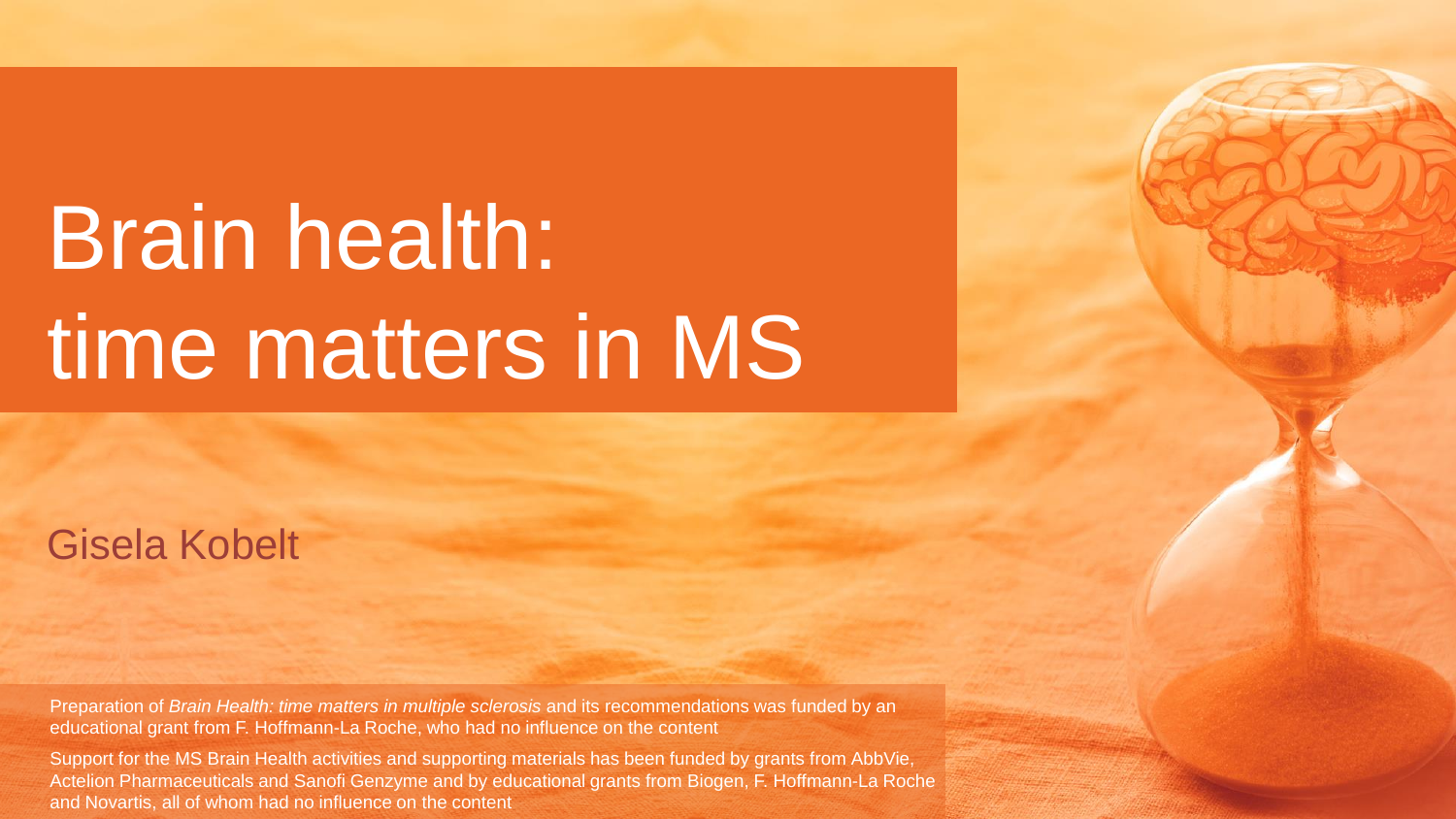#### Report published October 2015

- Importance of brain health in MS and the need for urgency at every stage of the disease
- Evidence-based international consensus recommendations
	- 1. Diagnosis
	- 2. Monitoring and therapeutic strategies; brain healthy life style
	- 3. Generating and consulting robust evidence



#### **Brain health** Time matters in multiple sclerosis

Gavin Glovannon **Helmut Butzkuever** Suhavl Dhib-Jalbut Jeremy Hobart Gisela Kohelt George Pepper Maria Pia Sorman

Christoph Thalheim Anthony Traboulsee **Timothy Vollmer** aration of the report and its recommendations was funded by an educational rom F. Hoffmann-La Roche, who had no influence on the content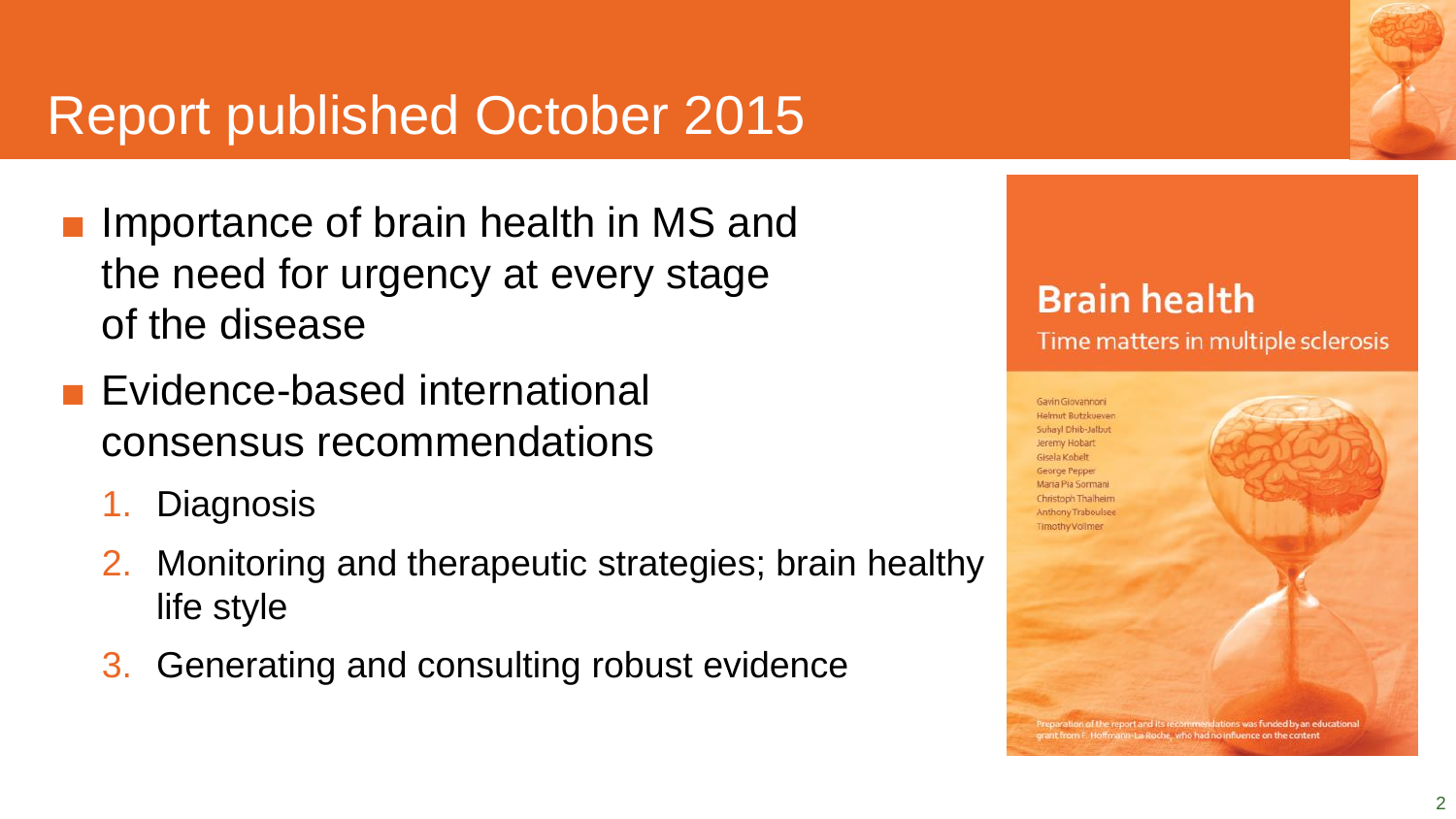## Endorsement from professional societies and advocacy groups



And we are pleased to announce…

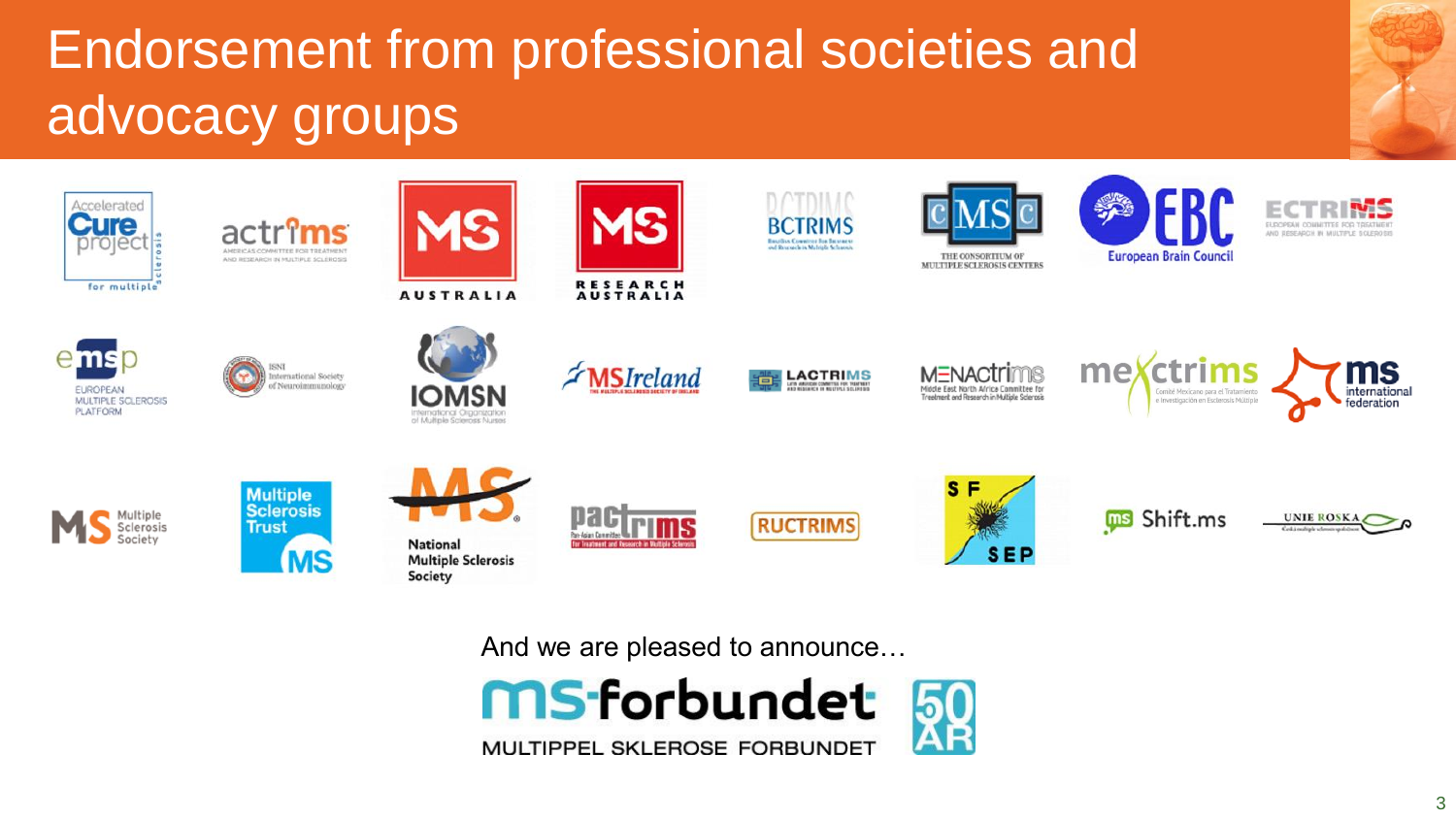

#### MS Brain Health – key activities and resources

- Report launched at ECTRIMS 2015 and published online: **www.msbrainhealth.org/report**
- Recommendations presented globally to **healthcare professionals**
	- □ Scientific conferences; 'brain health champions' identified in **five continents**
- **MS Brain Health message reaching people with MS** via:
	- □ MS Brain Health newsletter and website (www.msbrainhealth.org)
	- □ Twitter (@MSBrainHealth)
	- Events at conferences
- Slide deck and short guide for people with MS coming soon!
	- $\Box$  These highlight the most relevant recommendations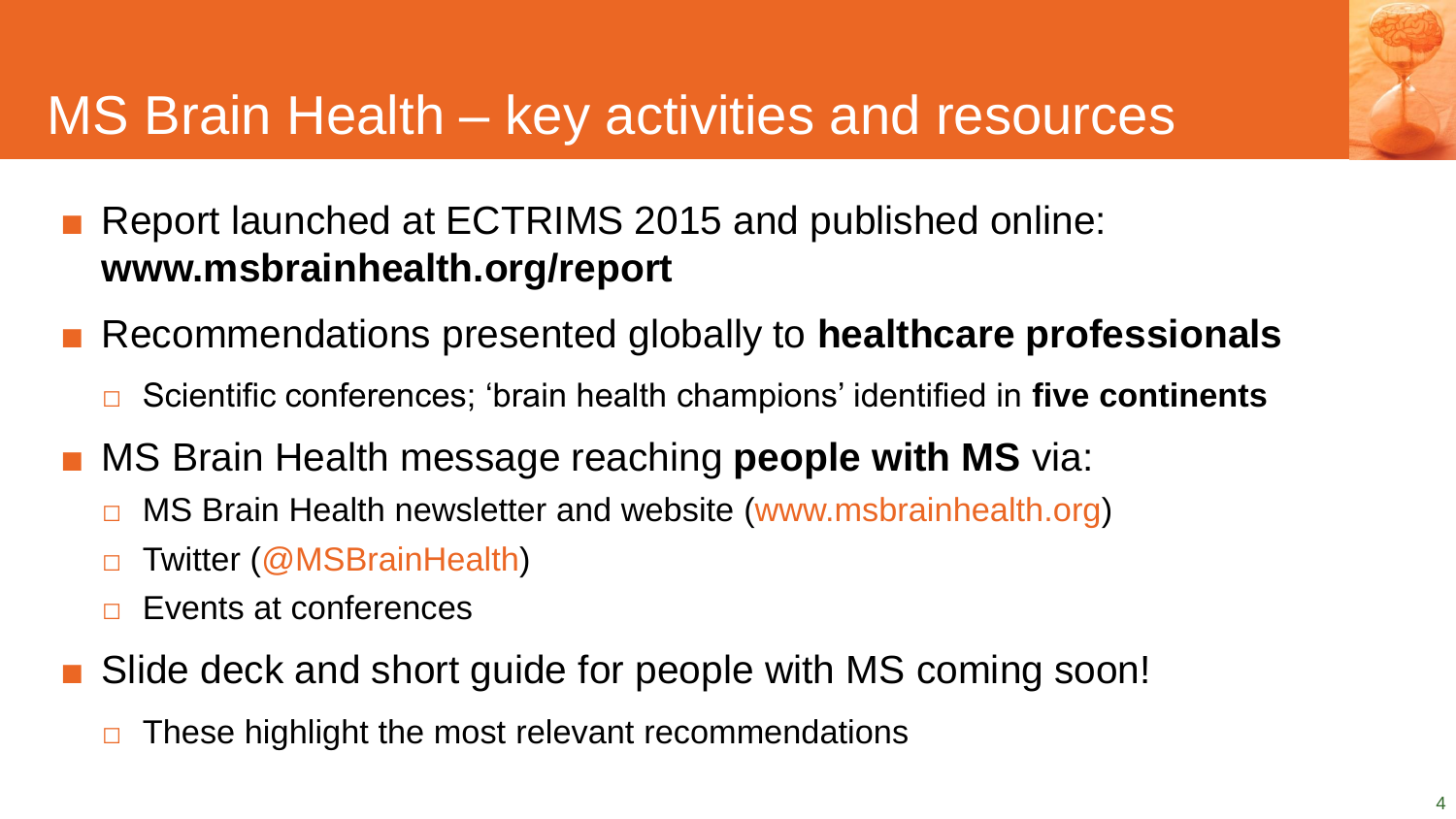### *Brain health: time matters in multiple sclerosis*  **recommendations**



A therapeutic strategy based on regular monitoring and generating robust real-world evidence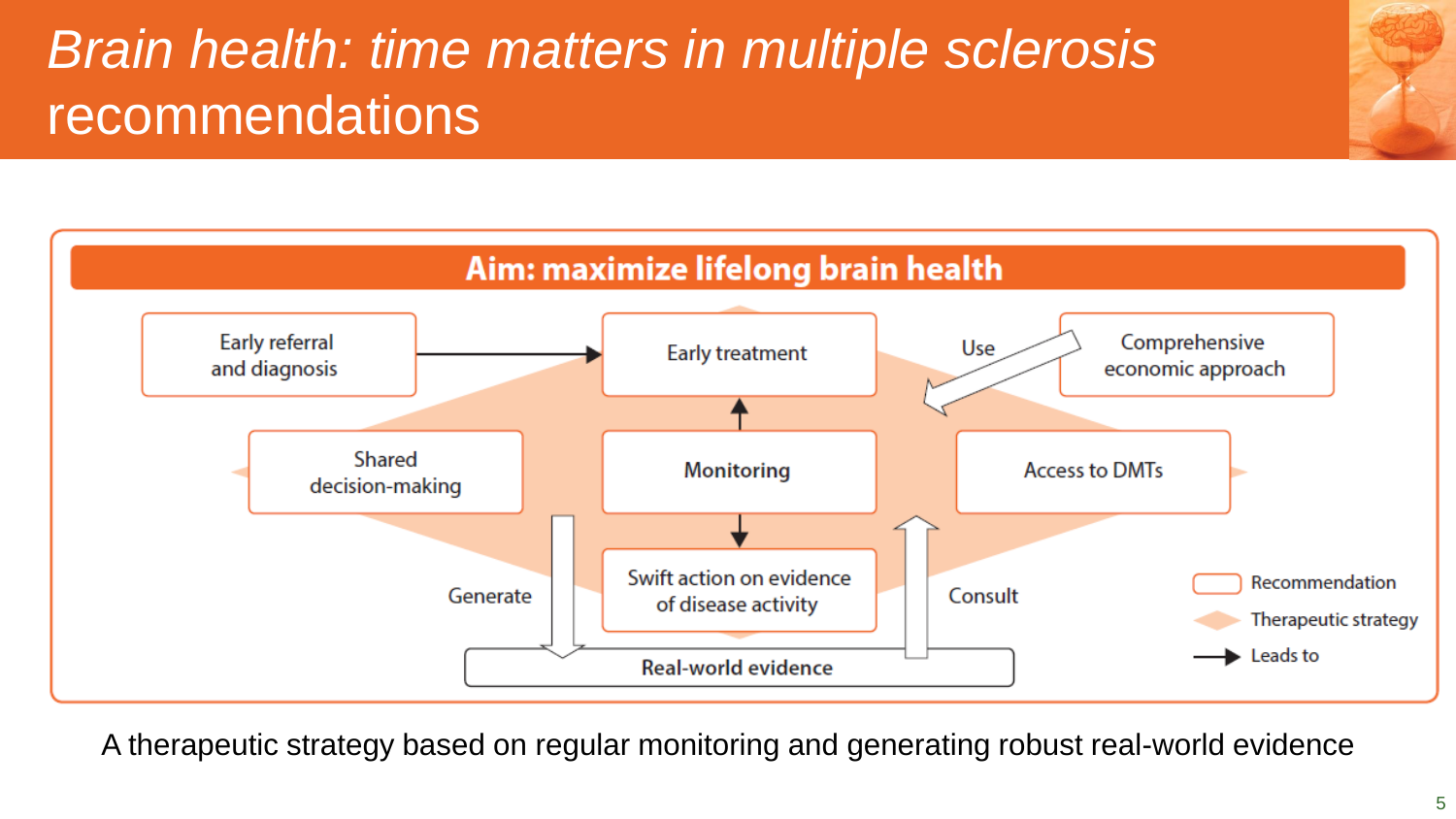#### Your feedback is requested – Wednesday morning!

- We invite you to learn more about MS Brain Health at 11:10 am tomorrow, during **Parallel Session III**
- Eva Havrdová will present the slide **deck** developed for people with MS
- Consultation copies of the **short guide** will be available
- You can take part in a short questionnaire and an online survey

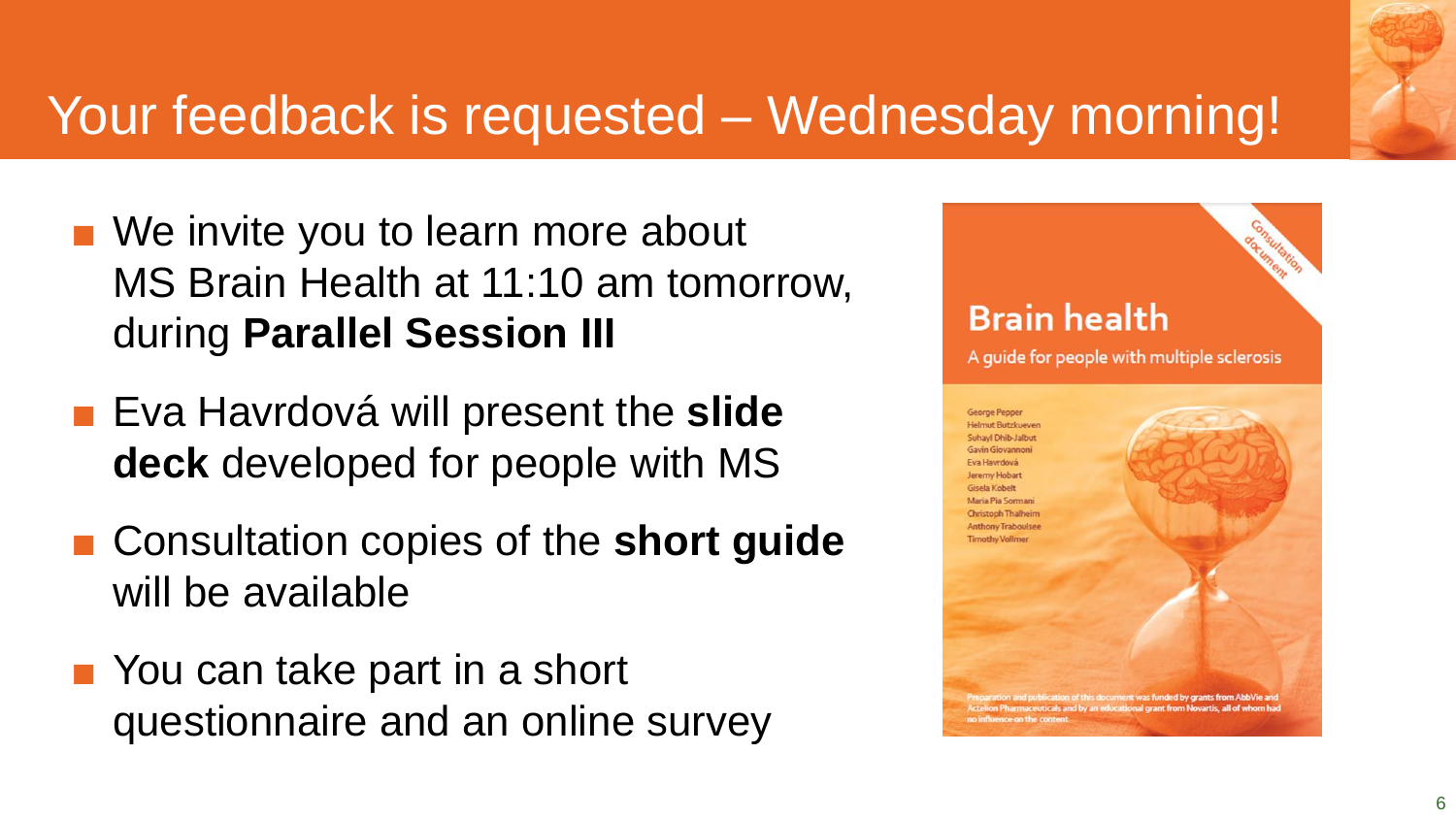#### Time matters in MS: Early intervention with the most appropriate agents

#### ■ Parallel session III, 11:10–12:30, Wednesday 18 May 2016

| 11:10 | Øivind Torkildsen<br><b>Haukeland University</b><br>Hospital, Bergen | The need for early intervention: a clinician's<br>perspective  |
|-------|----------------------------------------------------------------------|----------------------------------------------------------------|
| 11:40 | <b>George Pepper</b><br>Shift ms                                     | The importance of early intervention: an MSer's<br>perspective |
| 11:50 | Eva Havrdová<br><b>Charles University in Prague</b>                  | Brain health: a guide for people with multiple sclerosis       |
| 12:10 | <b>All</b>                                                           | <b>Questions and answers</b>                                   |
| 12:20 | <b>Christoph Thalheim</b><br><b>EMSP</b>                             | Could you be a local MS Brain Health advocate?                 |